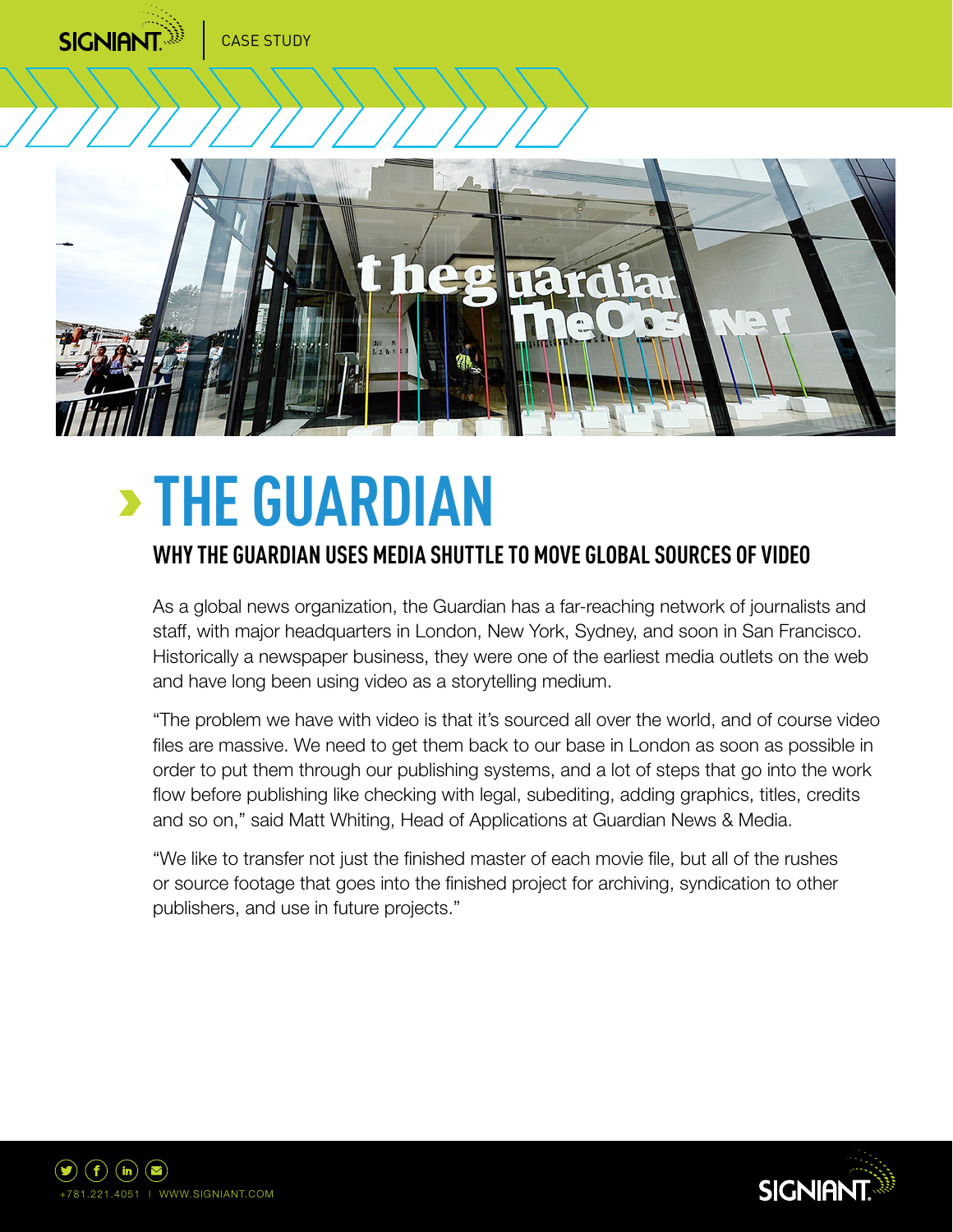# **THE GUARDIAN'S MULTI-MEDIA IT TRANSFORMATION**

A few years ago — realizing that this problem would only grow along with the increasing file sizes of higher resolution content and an expanding global reach - Whiting and team launched what they called their "Multi-Media IT Transformation Project."

It involved ripping out old technology like their FTP system, which no longer met the company's creative and technical needs. Having solely relied on FTP to transfer video for eight years, the team needed something much faster and more reliable.

In 2015, the Guardian chose to start using Signiant's Media Shuttle for their video file movement, from getting footage from the field and moving it between satellite offices to delivering finals for broadcast and sharing rushes with syndication partners.

Signiant was not the only file movement provider considered for this project. Only after deeper evaluation of the differences between Signiant's Media Shuttle and the other solutions did the Guardian decide to go with Shuttle.

"Signiant had the lightweight agility, flexibility, and ease of deployment and integration that we wanted without introducing a massive dependency. It also came down to a much better value for the money."

The Guardian team was surprised to discover that even though Media Shuttle's back end was far more sophisticated than FTP, deployment of the system was very smooth. And now that they are using Media Shuttle, they have been seeing big changes in their work flow.

"There have been two real differences from our old FTP system. One, Media Shuttle is just a lot quicker. It makes maximum use of any available bandwidth," said Whiting. "But the other, which is probably even more important for us, is that it's an interruptible transfer. A lot of the network connectivity that our reporters have is likely to be interrupted."

## **THE HIGH NEED FOR SECURITY WHEN DEALING WITH SENSITIVE STORIES**

The Guardian has a tenacious info-security department, which did a thorough review of Media Shuttle before giving the green light. As a world-class news organization with a history of hard-hitting and sensitive investigations around security like Edward Snowden and WikiLeaks, the company has an exceptionally high need for security in all of their technology.

While most of the video footage they send isn't necessarily sensitive, they don't want files to be intercepted and end up ruining a scoop, identifying people who wish to remain anonymous or missing the chance to edit out any defamatory footage for litigation purposes. And security is also a concern if they're moving accounting or HR files.



#### **PROBLEM:**

- $\rightarrow$  Getting large video files both edited packages and raw source material from all around the world back for quick turnaround processing and posting
- ➜ Inability of FTP solutions to meet the Guardian's increasing need for fast, reliable and secure deliveries

#### **SOLUTION:**

**Media Shuttle -** the easiest and most reliable way to send any size file, anywhere, fast.

#### **BENEFITS:**

- $\rightarrow$  Decreased transfer times drastically, and made use of all available bandwidth
- → Seamless restart of interrupted transfers, which is vital due to poor network connectivity available for many reporters in the field
- Enhanced security to prevent possible interception of sensitive content